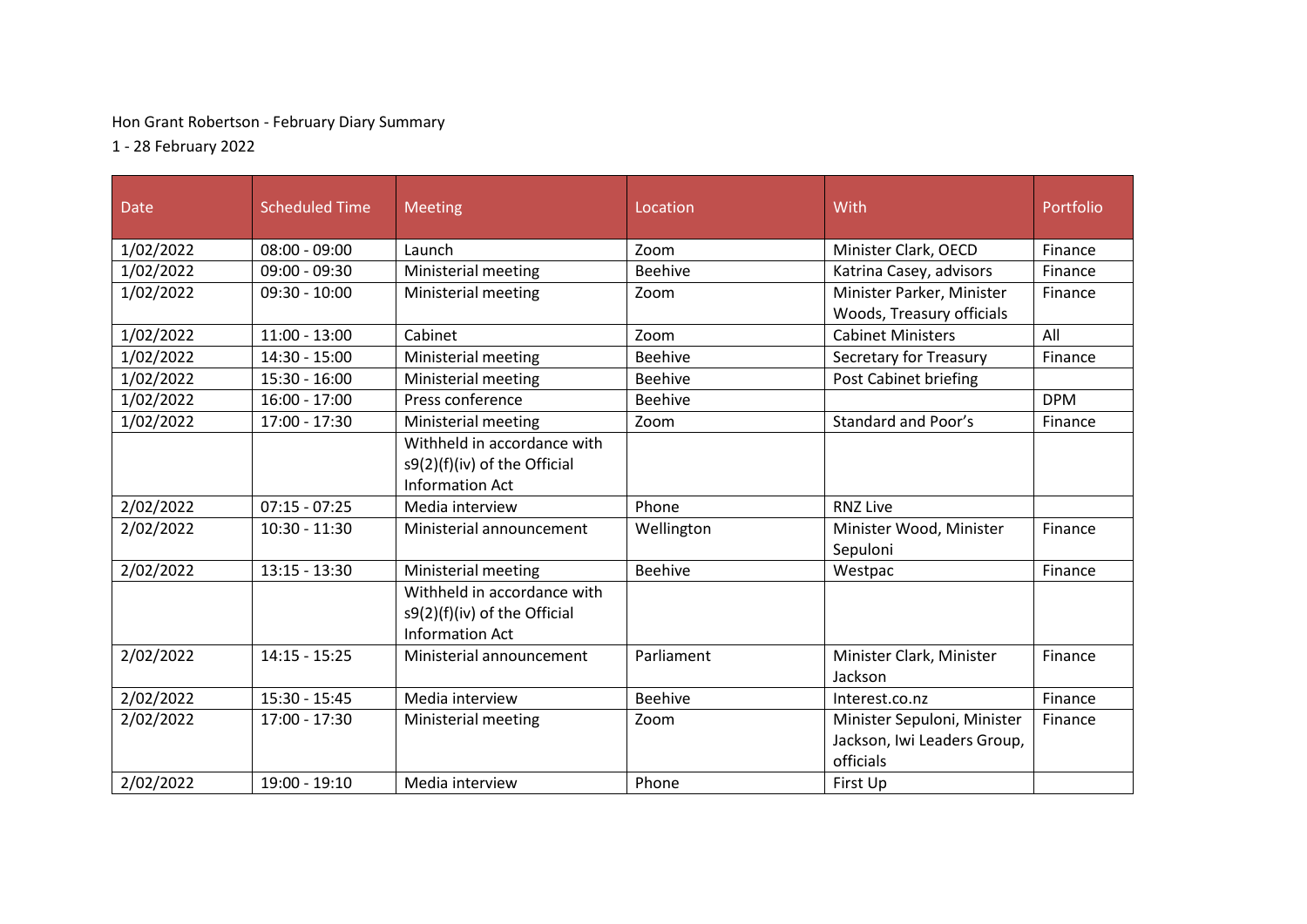| 3/02/2022  | $10:10 - 12:15$ | Ministerial announcement     | Auckland       | <b>PM</b>                 | Finance    |
|------------|-----------------|------------------------------|----------------|---------------------------|------------|
| 3/02/2022  | $13:00 - 15:30$ | Ministerial meeting          | Auckland       | PM                        | Finance    |
| 8/02/2022  | $08:00 - 08:45$ | Ministerial meeting          | Zoom           | Treasury                  | Finance    |
| 8/02/2022  | $09:00 - 09:30$ | Ministerial meeting          | Zoom           | Minister Woods, Minister  | Finance    |
|            |                 |                              |                | Parker, Treasury          |            |
| 8/02/2022  | $11:00 - 12:15$ | Cabinet                      | <b>Beehive</b> | <b>Cabinet Ministers</b>  | All        |
| 8/02/2022  | $15:00 - 15:30$ | Ministerial meeting          | Zoom           | <b>ODEV</b> officials     | Finance    |
| 8/02/2022  | $16:00 - 16:30$ | Speech                       | Zoom           | NZ Angel Investors Summit | Finance    |
| 8/02/2022  | $16:30 - 17:00$ | Ministerial meeting          | Zoom           | OGOV officials            | Finance    |
| 8/02/2022  | $17:00 - 18:00$ | <b>CPC</b>                   | <b>Beehive</b> | <b>CPC Ministers</b>      | All        |
| 9/02/2022  | $08:00 - 08:30$ | Ministerial meeting          | Zoom           | Minister Wood             | Finance    |
| 9/02/2022  | $10:00 - 11:00$ | <b>SWC</b>                   | <b>Beehive</b> | <b>SWC Ministers</b>      | All        |
| 9/02/2022  | $11:00 - 12:30$ | <b>DEV</b>                   | <b>Beehive</b> | <b>DEV Ministers</b>      | All        |
| 9/02/2022  | $12:00 - 13:00$ | Ministerial meeting          | Zoom           | PM and officials          | Finance    |
| 9/02/2022  | $16:15 - 17:00$ | Ministerial meeting          | Zoom           | Ministers                 | Finance    |
|            |                 | Withheld in accordance with  |                |                           |            |
|            |                 | s9(2)(f)(iv) of the Official |                |                           |            |
|            |                 | <b>Information Act</b>       |                |                           |            |
| 9/02/2022  | 19:00 - 19:10   | Media interview              | Phone          | First Up                  |            |
| 10/02/2022 | $09:00 - 09:15$ | Media interview              | <b>Beehive</b> | Newshub Sport             |            |
| 10/02/2022 | $09:15 - 09:45$ | Ministerial meeting          | <b>Beehive</b> | Secretary for Treasury    | Finance    |
| 10/02/2022 | $10:30 - 11:30$ | GOV                          | <b>Beehive</b> | <b>GOV Ministers</b>      | All        |
| 10/02/2022 | $15:30 - 16:00$ | Ministerial meeting          | Zoom           | Treasury                  | Finance    |
| 10/02/2022 | $16:15 - 16:45$ | Ministerial meeting          | Zoom           | Liz Dawson and Andrea     | Sport and  |
|            |                 |                              |                | Nelson                    | Recreation |
| 10/02/2022 | $17:15 - 18:00$ | Ministerial meeting          | Zoom           | Minister Parker, Deborah  | Finance    |
|            |                 |                              |                | Russell, officials        |            |
| 10/02/2022 | $18:00 - 18:30$ | Ministerial meeting          | Zoom           | Minister Woods, Minister  | Finance    |
|            |                 |                              |                | Parker, Minister Nash,    |            |
|            |                 |                              |                | Minister Shaw, Katrina    |            |
|            |                 |                              |                | Casey, officials          |            |
| 11/02/2022 | $09:00 - 10:30$ | Ministerial meeting          | Zoom           | <b>Public Sector CEs</b>  | Finance    |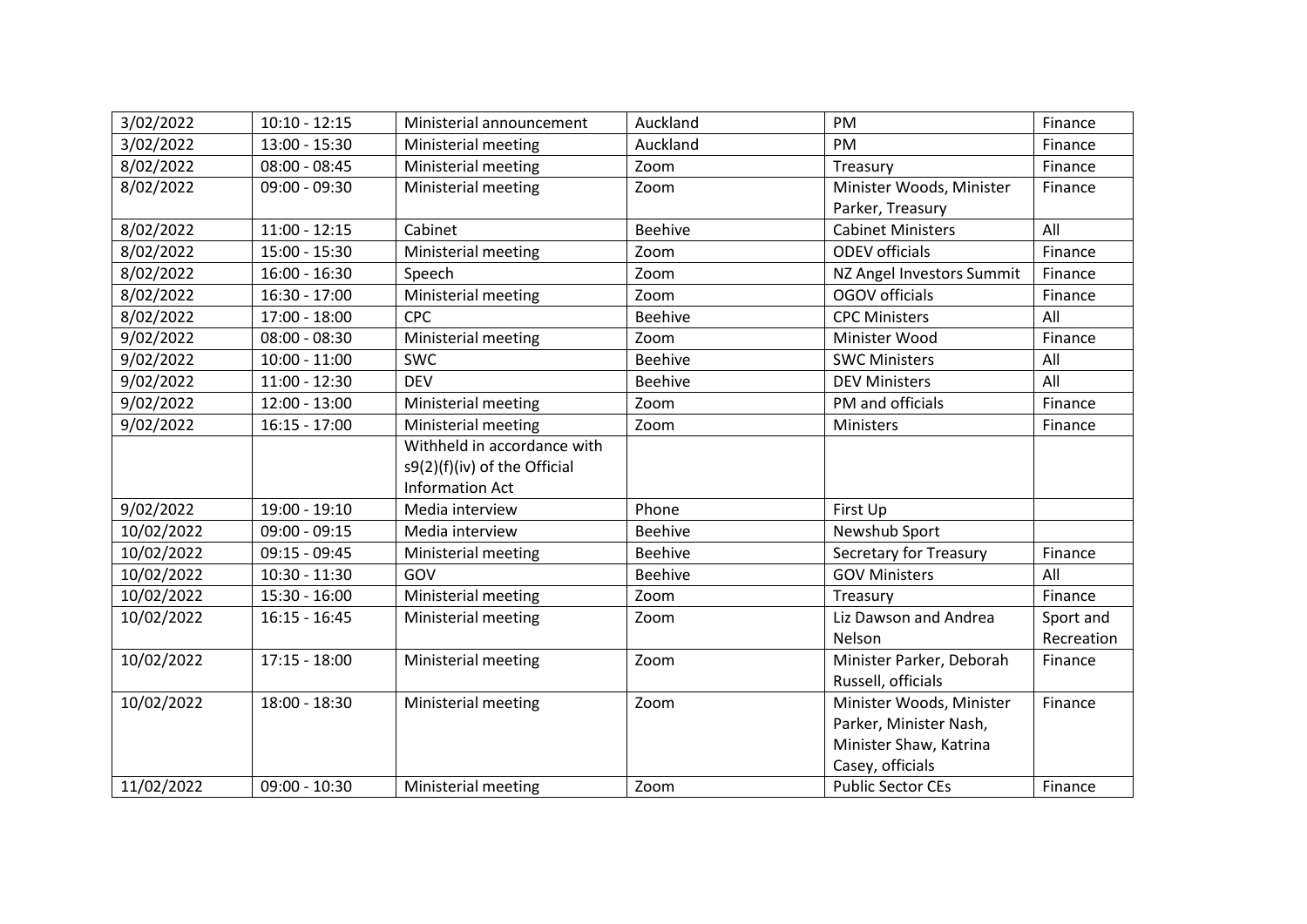| 11/02/2022 | $10:45 - 11:30$ | Media interview              | <b>Beehive</b> | $Q + A$                  | Finance |
|------------|-----------------|------------------------------|----------------|--------------------------|---------|
| 11/02/2022 | $13:30 - 14:00$ | Ministerial meeting          | Zoom           | Minister Williams        | Finance |
| 11/02/2022 | $14:00 - 15:00$ | Ministerial meeting          | Zoom           | PM, Ministers            | Finance |
| 14/02/2022 |                 | Withheld in accordance with  |                |                          |         |
|            |                 | s9(2)(f)(iv) of the Official |                |                          |         |
|            |                 | <b>Information Act</b>       |                |                          |         |
|            |                 | Withheld in accordance with  |                |                          |         |
|            |                 | s9(2)(f)(iv) of the Official |                |                          |         |
|            |                 | <b>Information Act</b>       |                |                          |         |
| 14/02/2022 | $09:45 - 10:30$ | Ministerial meeting          | Zoom           | Treasury                 | Finance |
| 14/02/2022 | $10:30 - 11:00$ | Ministerial meeting          | Zoom           | Hon Sepuloni             | Finance |
| 14/02/2022 | $11:00 - 11:30$ | Ministerial meeting          | Zoom           | Minister Woods, Minister | Finance |
|            |                 |                              |                | Parker, Treasury         |         |
| 14/02/2022 | $11:30 - 12:30$ | Ministerial meeting          | Zoom           | PM, Ministers, officials | Finance |
| 14/02/2022 | $13:00 - 15:00$ | Cabinet                      | Zoom           | <b>Cabinet Ministers</b> | All     |
| 14/02/2022 | 15:30 - 16:00   | Ministerial meeting          | Zoom           | <b>ODEV</b> officials    | Finance |
| 14/02/2022 |                 | Withheld in accordance with  |                |                          |         |
|            |                 | s9(2)(f)(iv) of the Official |                |                          |         |
|            |                 | <b>Information Act</b>       |                |                          |         |
| 14/02/2022 | $18:05 - 18:15$ | Media interview              | Phone          | Heather du Plessis-Allan |         |
|            |                 |                              |                | Drive Show               |         |
| 15/02/2022 | $08:00 - 08:30$ | Ministerial meeting          | Zoom           | Treasury, MFaT, DPMC     | Finance |
|            |                 |                              |                | officials                |         |
|            |                 | Withheld in accordance with  |                |                          |         |
|            |                 | s9(2)(f)(iv) of the Official |                |                          |         |
|            |                 | <b>Information Act</b>       |                |                          |         |
| 15/02/2022 | $16:00 - 16:30$ | <b>MCR</b>                   | Zoom           | <b>MCR Ministers</b>     | All     |
| 15/02/2022 | 17:00 - 17:30   | <b>ERS</b>                   | Zoom           | <b>ERS Ministers</b>     | All     |
| 15/02/2022 | 19:15 - 19:30   | Ministerial meeting          | Phone          | Neil Quigley             | Finance |
|            |                 | Withheld in accordance with  |                |                          |         |
|            |                 | s9(2)(f)(iv) of the Official |                |                          |         |
|            |                 | <b>Information Act</b>       |                |                          |         |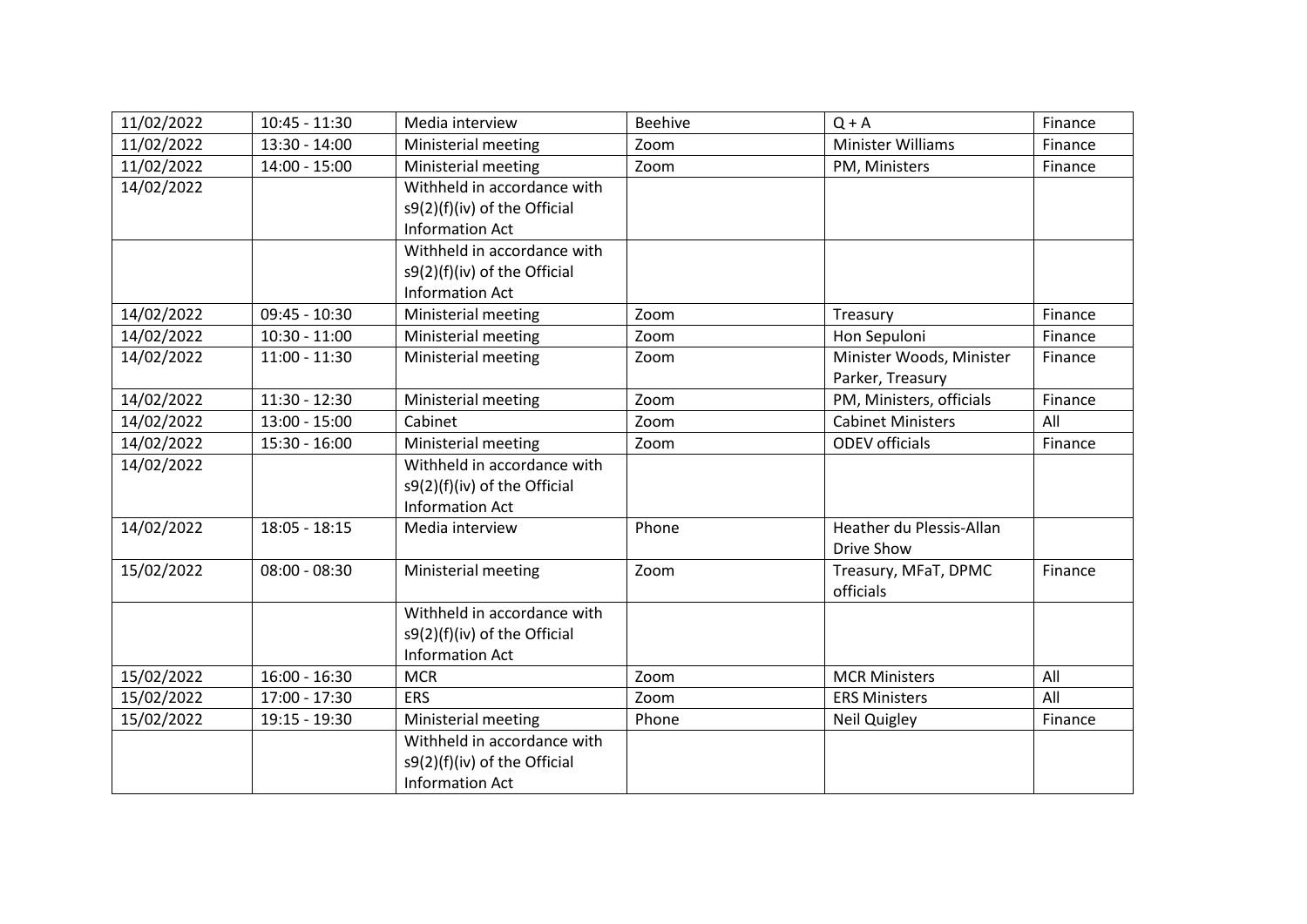| 16/02/2022 | $09:30 - 10:00$ | <b>APH</b>          | Zoom              | <b>APH Ministers</b>           | All        |
|------------|-----------------|---------------------|-------------------|--------------------------------|------------|
| 16/02/2022 | $10:00 - 10:50$ | Speak               | Zoom              | <b>Budget Policy Statement</b> | Finance    |
|            |                 |                     |                   | select committee hearing       |            |
| 16/02/2022 | $11:00 - 12:30$ | <b>DEV</b>          | Zoom              | <b>DEV Ministers</b>           | All        |
| 16/02/2022 | $15:30 - 16:30$ | Ministerial meeting | Zoom              | Kiwibank, officials            | Finance    |
| 16/02/2022 | $16:30 - 17:00$ | Ministerial meeting | Zoom              | Climate Response               | Finance    |
|            |                 |                     |                   | <b>Ministerial Group</b>       |            |
| 16/02/2022 | $17:00 - 17:30$ | Ministerial meeting | Zoom              | Minister Hipkins, Peter        | Finance    |
|            |                 |                     |                   | Hughes, Secretary for          |            |
|            |                 |                     |                   | Treasury                       |            |
| 16/02/2022 | 19:00 - 19:10   | Media interview     | Phone             | First Up                       |            |
| 16/02/2022 | 19:30 - 20:00   | Ministerial meeting | Zoom              | Minister Mahuta, advisors      | Finance    |
| 17/02/2022 | $10:30 - 11:30$ | <b>ENV</b>          | Zoom              | <b>ENV Ministers</b>           | All        |
| 17/02/2022 | $15:30 - 16:15$ | Ministerial meeting | Zoom              | Minister Sepuloni, ACC,        | Finance    |
|            |                 |                     |                   | <b>DPMC</b>                    |            |
| 18/02/2022 | $11:30 - 12:30$ | Speak               | <b>Upper Hutt</b> | Maidstone Sports Hub           | Sport and  |
|            |                 |                     |                   | ground-breaking ceremony       | Recreation |
| 19/02/2022 | 09:20 - 09:50   | Speak               | Zoom              | E tū Decent Work Summit        |            |
| 21/02/2022 | $09:00 - 09:30$ | Ministerial meeting | Zoom              | Minister Woods, Treasury       | Finance    |
| 21/02/2022 | $09:30 - 10:00$ | Ministerial meeting | Zoom              | Treasury                       | Finance    |
| 21/02/2022 | $10:00 - 11:00$ | Ministerial meeting | Zoom              | PM, Ministers, officials       | Finance    |
| 21/02/2022 | $11:00 - 12:45$ | Cabinet             | Zoom              | <b>Cabinet Ministers</b>       | All        |
| 21/02/2022 | 13:00 - 14:00   | CBC                 | Zoom              | <b>CBC Ministers</b>           | All        |
| 21/02/2022 | 16:00 - 16:20   | Ministerial meeting | <b>Beehive</b>    | Secretary for Treasury         | Finance    |
| 21/02/2022 | $16:20 - 16:30$ | Media interview     | Phone             | <b>RNZ</b>                     |            |
| 21/02/2022 | $16:30 - 17:00$ | Ministerial meeting | Zoom              | Sport New Zealand              | Sport and  |
|            |                 |                     |                   |                                | Recreation |
| 21/02/2022 | 17:00 - 17:30   | Ministerial meeting | Zoom              | PM, Reserve Bank of New        | Finance    |
|            |                 |                     |                   | Zealand                        |            |
| 21/02/2022 | $17:30 - 18:00$ | Ministerial meeting | <b>Beehive</b>    | PM, Minister O'Connor,         | Finance    |
|            |                 |                     |                   | Minister Mahuta, DPMC,         |            |
|            |                 |                     |                   | officials                      |            |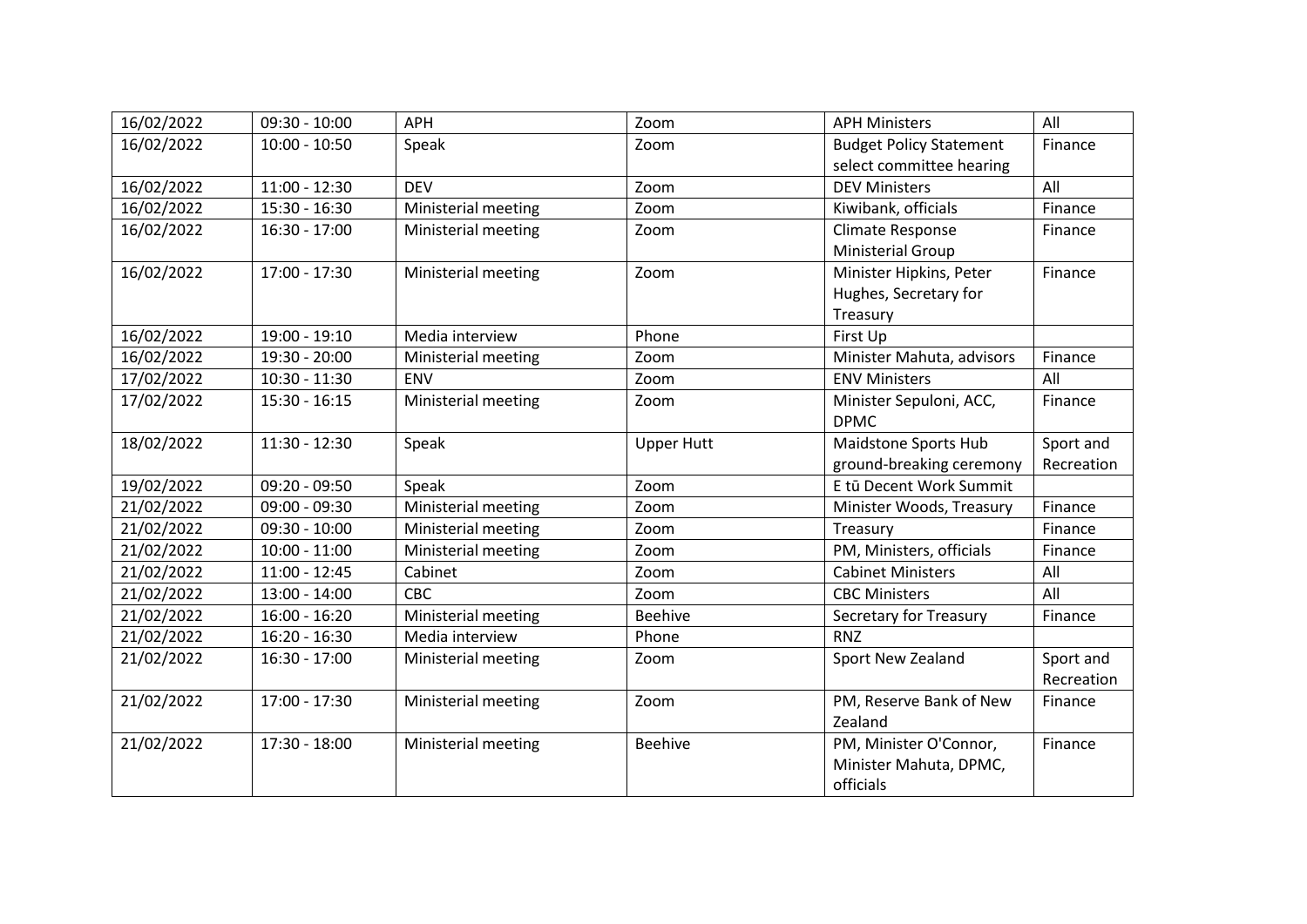| 21/02/2022 | $18:05 - 18:15$ | Media interview              | Phone                     | Heather du Plessis-Allan         |            |
|------------|-----------------|------------------------------|---------------------------|----------------------------------|------------|
|            |                 |                              |                           | Drive Show                       |            |
| 22/02/2022 | $07:05 - 07:15$ | Media interview              | <b>Beehive Theatrette</b> | <b>TVNZ Breakfast</b>            |            |
| 22/02/2022 | $07:20 - 07:30$ | Media interview              | <b>Beehive Theatrette</b> | Newshub AM Show                  |            |
| 22/02/2022 | $07:35 - 07:45$ | Media interview              | Phone                     | <b>Newstalk ZB</b>               |            |
| 22/02/2022 | $08:05 - 08:15$ | Media interview              | Phone                     | <b>RNZ</b>                       |            |
|            |                 | Withheld in accordance with  |                           |                                  |            |
|            |                 | s9(2)(f)(iv) of the Official |                           |                                  |            |
|            |                 | <b>Information Act</b>       |                           |                                  |            |
| 22/02/2022 | $09:00 - 09:30$ | Ministerial meeting          | Zoom                      | <b>ASB Bank</b>                  | Finance    |
| 22/02/2022 | $13:30 - 14:00$ | Ministerial meeting          | Zoom                      | Treasury                         | Finance    |
| 22/02/2022 | 14:30 - 15:00   | Ministerial meeting          | Zoom                      | Minister Hipkins, Minister       | Finance    |
|            |                 |                              |                           | Faafoi                           |            |
| 22/02/2022 | $15:00 - 15:45$ | Ministerial meeting          | Zoom                      | <b>Multiple Ministers</b>        | Finance    |
| 22/02/2022 | $16:00 - 16:15$ | Ministerial meeting          | Zoom                      | <b>Executive Council Meeting</b> |            |
|            |                 | Withheld in accordance with  |                           |                                  |            |
|            |                 | s9(2)(f)(iv) of the Official |                           |                                  |            |
|            |                 | <b>Information Act</b>       |                           |                                  |            |
| 23/02/2022 | $13:00 - 14:00$ | Ministerial meeting          | Tauranga                  | Priority One                     | Finance    |
| 23/02/2022 | $14:30 - 15:30$ | Speak                        | Tauranga                  | Tauranga Chamber of              | Finance    |
|            |                 |                              |                           | Commerce                         |            |
| 23/02/2022 | 19:00 - 22:00   | Speak                        | Auckland                  | 59th ISPS Handa Halberg          | Sport and  |
|            |                 |                              |                           | Awards                           | Recreation |
| 24/02/2022 | $07:00 - 09:00$ | Speak                        | Auckland                  | Assn of Consulting and           | Finance    |
|            |                 |                              |                           | Engineering (ACE) NZ             |            |
|            |                 |                              |                           | breakfast                        |            |
| 24/02/2022 | $12:25 - 13:30$ | Speak                        | Zoom                      | <b>IPANZ Annual Address</b>      | Finance    |
| 24/02/2022 | $15:15 - 15:30$ | Ministerial meeting          | Zoom                      | Greg James, Murray Jack,         | Finance    |
|            |                 |                              |                           | David Skinner                    |            |
| 24/02/2022 | $16:00 - 16:30$ | Ministerial meeting          | Zoom                      | Treasury                         | Finance    |
| 25/02/2022 | $09:00 - 10:30$ | Speak                        | Auckland                  | <b>WEAVE business leaders</b>    | Finance    |
|            |                 |                              |                           | forum                            |            |